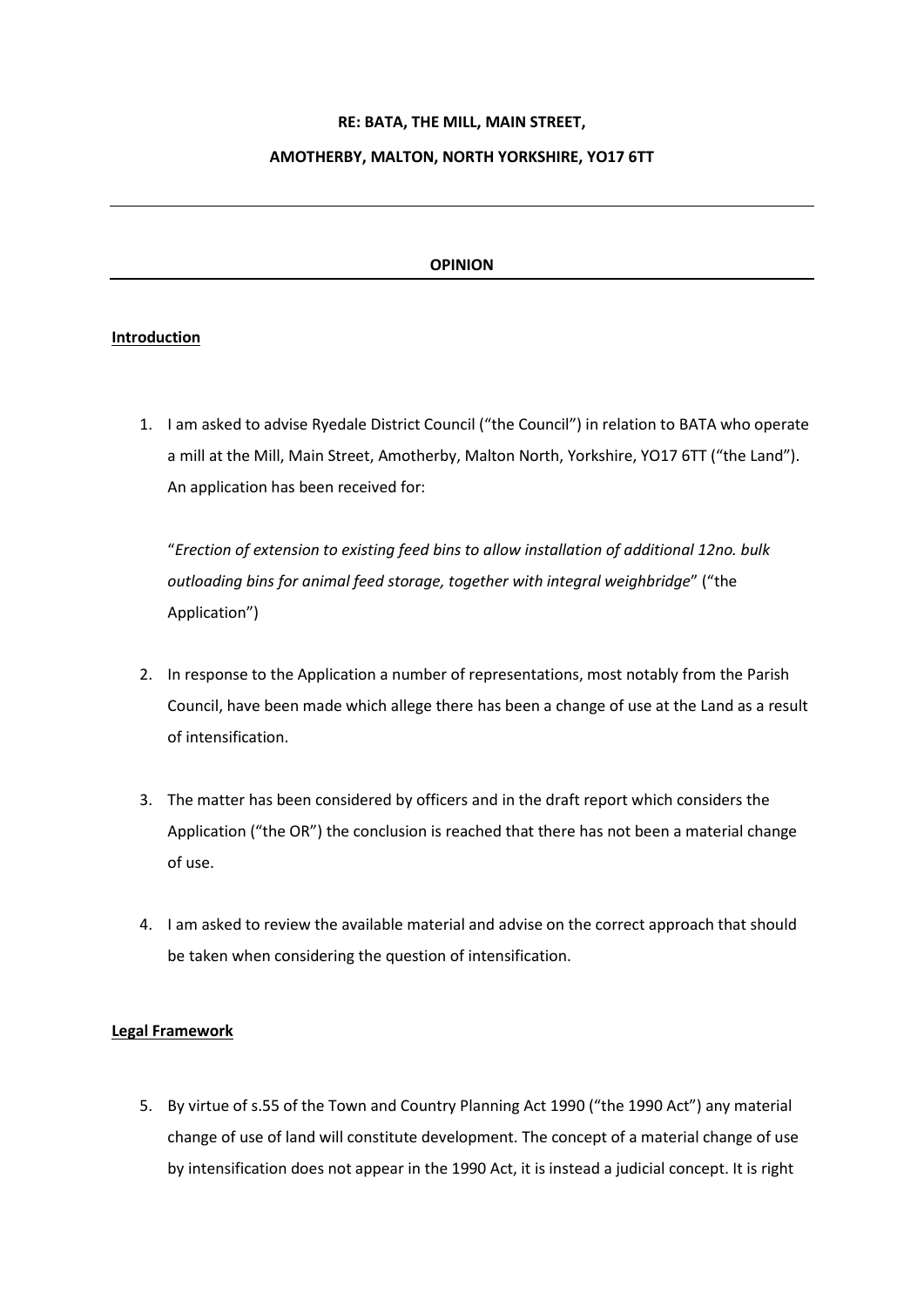to note at the outset that whilst the concept of intensification is well established in law it is not something that is encountered regularly in practice.

6. Intensification of a use of land is capable of amounting to a material change of use where it results in a change in the character in the use of land. The principle is summarised by Simon Brown J in *Lilo Blum v Secretary of State and Anr* [1987] JPL 278:

"*It was well recognised law that the issue whether or not there had been a material change in use fell to be considered by reference to the character of the use of the land. It was equally well recognised that intensification was capable of being of such a nature and degree as itself to affect the definable character of the land and its use and thus aive rise to a material change of use. Mere intensification, if it fell short of changing the character of the use, would not constitute material change of use*."

- 7. In *Brooks and Burton Ltd v Secretary of State for the Environment* [1977] 1 W.L.R. 1294 the court considered the interaction between intensification and permitted development rights. The court found that where there was intensification but the use remained within the same use class which was the permitted use of the land then that would be permissible.
- 8. The decision of the Court of Appeal in *Hertfordshire County Council v The Secretary of State for Communities and Local Government, Metal and Waste Recycling Limited* [2012] EWCA Civ. 1473 provides a useful practical illustration of the considerations that are relevant to intensification. That concerned a challenge to the decision on an enforcement appeal where the enforcement notice alleged: "*without planning permission the material change of use of the land from a scrap-metal yard with an average yearly material throughput of 74,500 tonnes, to a scrap-yard, (including as part of this use an end of life vehicle recycling facility), with an average yearly material throughput of 181,000 tonnes, the totality of the new use having a different nature and character from the former use*." The reasons for issuing the Notice included: "*While the land benefits from an extant planning permission, issued by North Herts Districts Council in 1972, for use as a scrap metal-yard, since 2004 the level of operations on the land has increased substantially*."
- 9. The Inspector concluded that there had not been a material change of use and allowed the appeal against the notice on ground (c). The Inspector framed the question she had to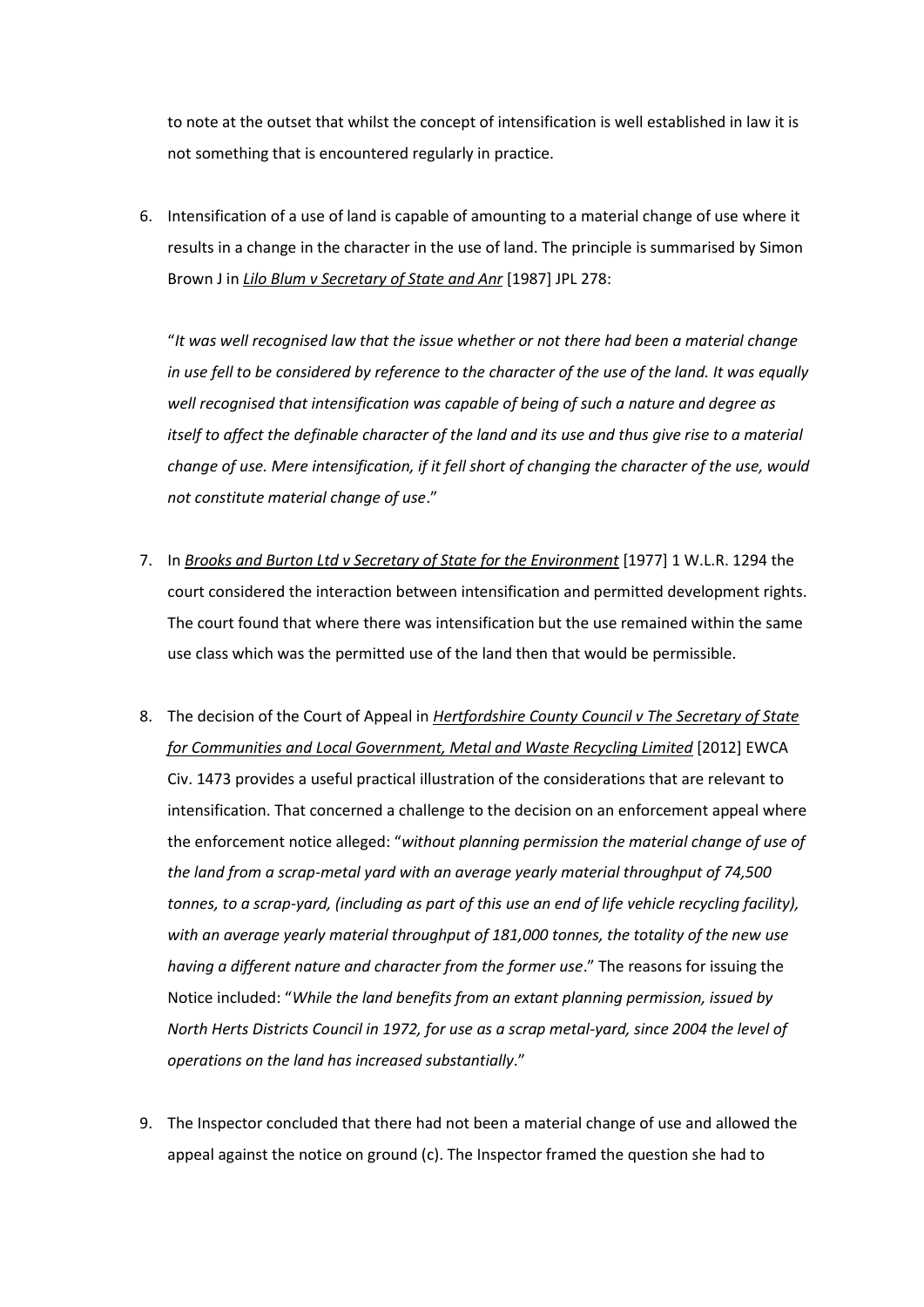#### consider as follows:

"*In the light of judicial pronouncements, and after considering the approaches of the parties, it seems to me that what must be determined is whether the increase in the scale of the use has reached the point where it gives rise to such materially different planning circumstances that, as a matter of fact and degree, it has resulted in such a change in the definable character of the use that it amounts to a material change of use. It is necessary to first look at the effects of what has been done at the site*."

#### She ultimately concluded:

"*I concur with [M and WR's] general proposition that the primary way a planning authority should control the extent of any use is through the imposition of conditions. This site is a long established scrap metal yard which has been operating under an effectively unrestricted planning permission since the 1970s with no conditions attached to control matters such as the number of lorry movements or hours of operation. The effects of the intensification need to be such as to have caused a material change in the character of the use. There have been changes in the effects of the operation upon the surrounding area and, in some instances, the very substantial increase in throughput has been a contributory factor. However, many of the identified impacts upon local residents and businesses derive from extraneous factors and not the increase in throughput. I conclude that the increase in throughput has not had such materially different planning consequences as to take it, as a matter of fact and degree, beyond the normal fluctuations in activity that could reasonably be expected to be experienced by the business. It has not resulted in a change in planning effects of such magnitude so as to cause a material change in the definable character of the use of the land. I find, on the balance of probabilities, that the material change of use alleged by the corrected notice has not taken place. The appeal succeeds on ground (c)."*

10. The Council's challenge to the legality of that decision failed in the High Court and again in the Court of Appeal. The Court of Appeal found that this was an entirely lawful conclusion for the Inspector to reach:

"*The increase in tonnage was very substantial but, the test being as to whether the character of the use had changed, the Inspector was entitled to conclude that it had not. On a*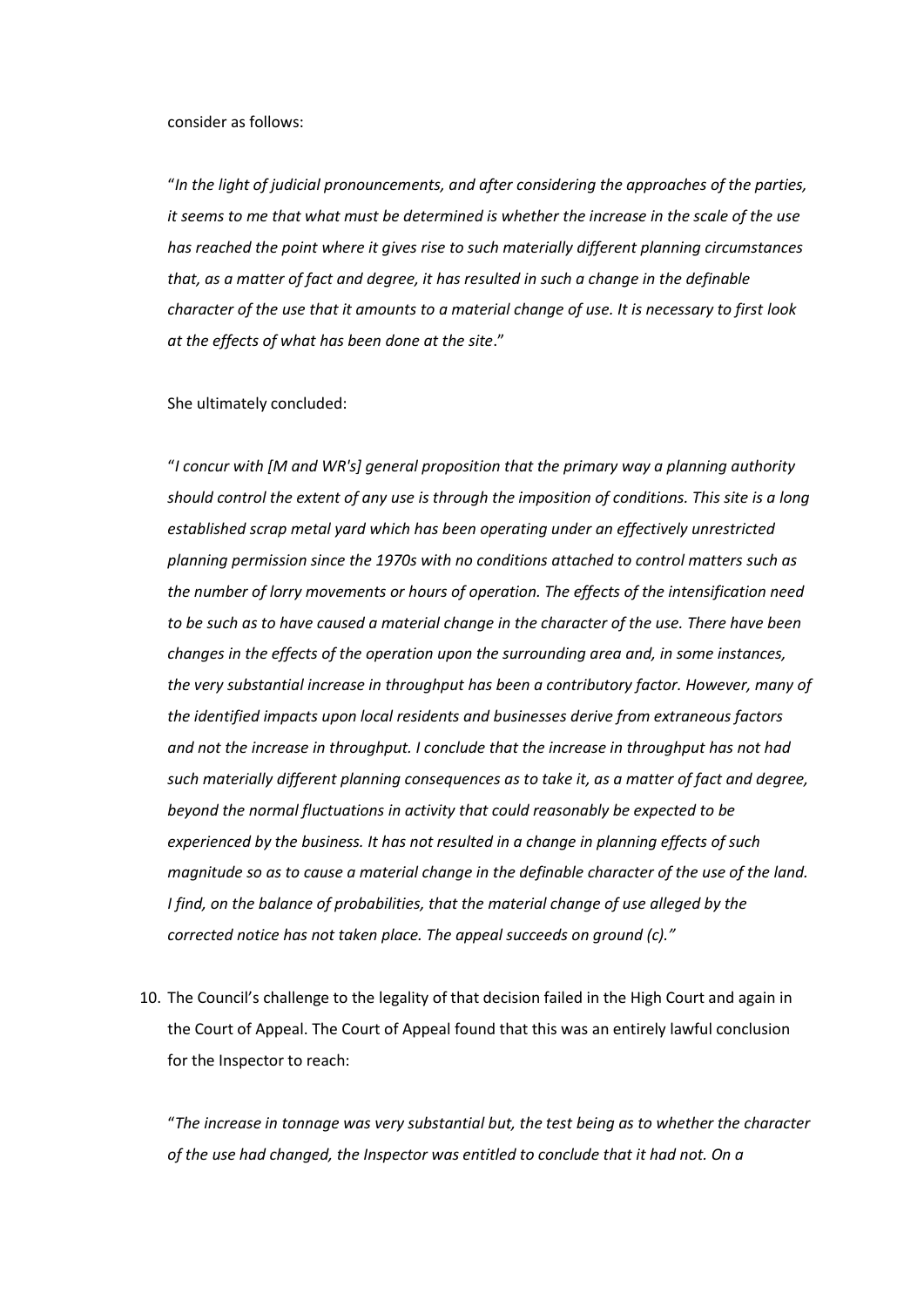*consideration of the increase in throughput simpliciter, the Notices failed. The premises were used as a scrap yard, albeit on a larger scale*."

11. The Court of Appeal gave me some useful guidance on how of site impacts are to be considered when considering intensification:

"*25… In assessing whether there is a change of character in the use, its impact of the use on other premises is a relevant factor. It is necessary, on the particular facts, to consider both what is happening on the land and its impact off the land when deciding whether the character of the use has changed.*

*26. When the judge said, at paragraph 41, that: "of itself, an increase in noise impact, however severe, cannot be a material change in the use of the land," he was, in my view, saying no more than that impact cannot be considered in isolation from what is happening on the land*."

## **Discussion**

- 12. The starting point for considering whether there has been a material change of use of the Land is to determine what its extant lawful use is. The Land has a lengthy planning history which has been set out in the OR. I have been provided with further explanatory comments on this history from officers. Given the length of the planning history and the nature of the applications that have been made there is not a perfect overlap to all of the permissions that relate to the Land.
- 13. However, there is no suggestion in my instructions that there is any part of the Land that does not benefit from a lawful use as an industrial use class. Nor is there any suggestion in any of the material I have seen that the use of the Land has changed in any manner other than possibly by way of intensification. If that is correct then there can be no issue of intensification amounting to a change of use on those parts of the Land where the extant permissions relate to a particular use class. In accordance with *Brooks and Burton Ltd* then any intensification would not amount to a material change of use capable of being enforced against if the end use remained within the same use class.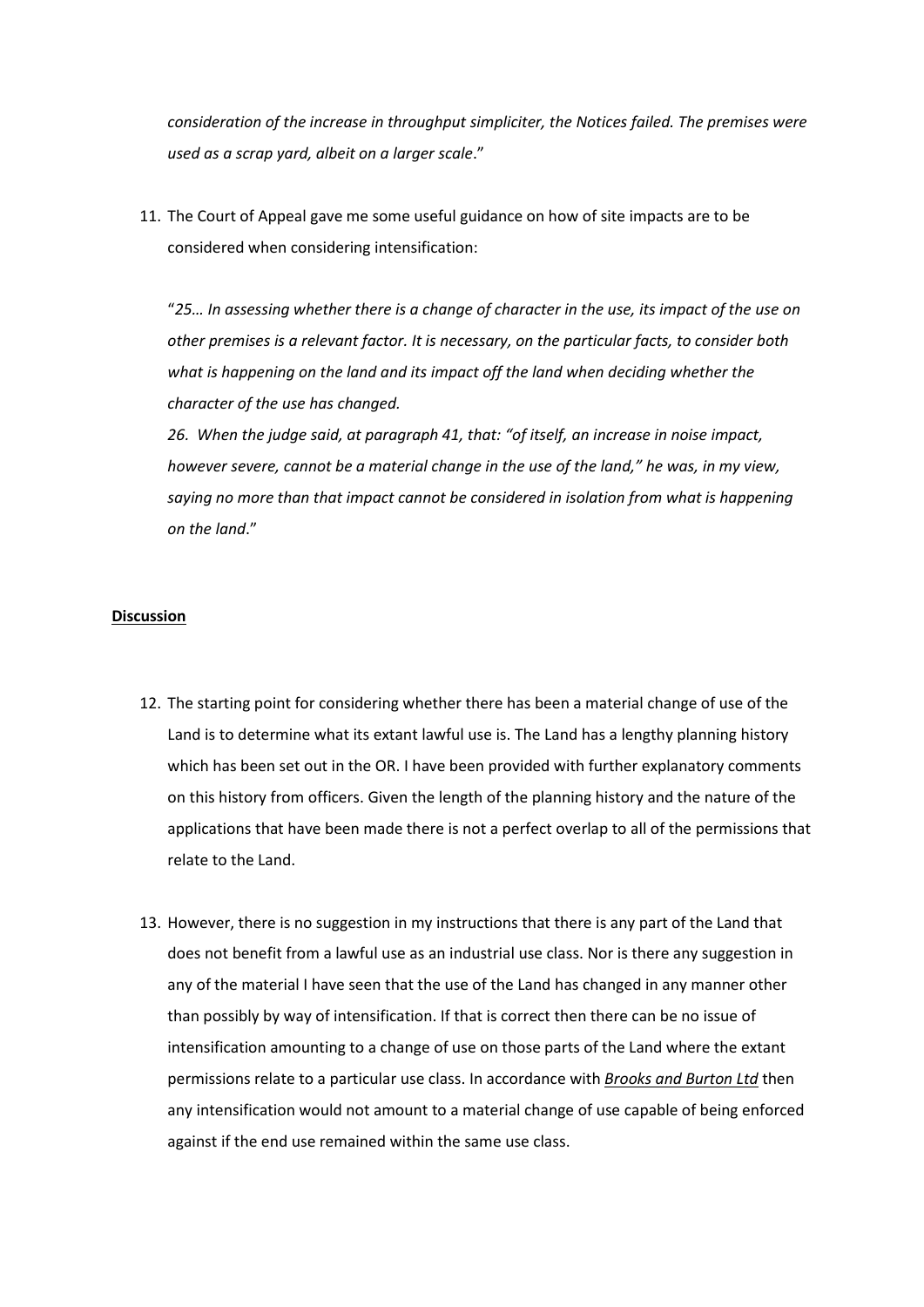14. If it is the case that the lawful use of the Land as a whole is some form of mixed use or a narrower lawful use than a particular use class then a comparative exercise needs to be undertaken to determine whether there has been a change of use by intensification. In that scenario, and in any event, the Officer Report's conclusion that there has been no change of use by intensification is in my opinion entirely legally sound. The Officers have considered the additional material that has been produced by BATA in connection with the Application and reached a planning judgment that the level of operation on the Land has not resulted in a material change of use. That judgment has been carried out in line with the legal principles I have outlined above and is entirely sound.

## **Other Matters**

- 15. The OR draws attention to the Council's powers under the Environmental Protection Act 1990. I agree with the observations made their that the existence of planning permission is not a complete defence to a statutory nuisance. The Council have enforcement powers available under regimes beyond the planning framework to take enforcement action against harms that may arise as a result of increased activity at the Land.
- 16. Furthermore, if there are any breaches of the extant conditions attached to the planning permissions which relate to the Land then the Council could seek to enforce against them.

## **Conclusion**

- 17. It follows, that in my opinion, the conclusion in the OR that there has been no intensification is legally sound. As a matter of law, even if there has been intensification, but the new use remains in the same use class as the permitted use class of the Land then that would be permissible.
- 18. If those instructing wish to discuss anything arising from this Opinion they should not hesitate to contact me.

FREDDIE HUMPHREYS